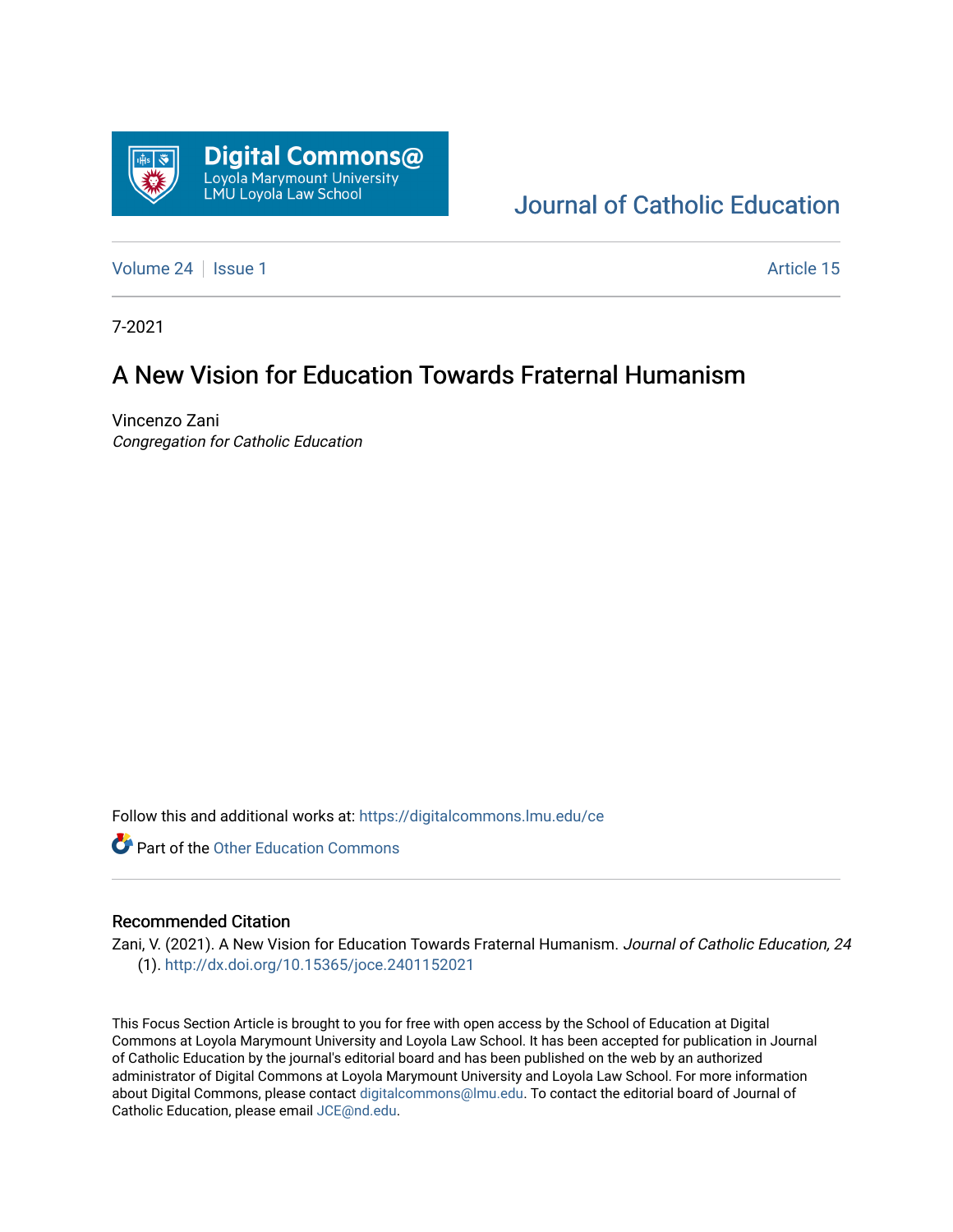*Journal of Catholic Education* Spring 2021, Volume 24, Issue 1, 256-[261](#page-6-0) This work is licensed under CC BY 4.0.  $\left(\overline{\mathbf{e}}\right)\left(\overline{\mathbf{f}}\right)$ <https://doi.org/10.15365/joce.2401152021>



# **A New Vision for Education Towards Fraternal Humanism**

Msgr. Vincenzo Zani<sup>1</sup>

**Abstract:** This article considers three fundamental perspectives for Catholic education, all mentioned in the encyclical letter *Populorum Progressio* of Paul VI, which have also been present in the teachings of successive pontiffs. The first perspective is the need to build a new civilization and the idea that "the world suffers due to lack of thought." The second perspective is the idea that "there is no true humanism but in the opening to the Absolute." The third perspective is the idea that at the origin of injustice there is a lack of fraternity. The second Vatican Council stated that "true education should promote the formation of the human person both in view of its ultimate purpose and for the good of different societies." This invitation of the Council Fathers is still very current and is directed especially to those who have positions of responsibility in the world of education. The article is adapted with minor modifications from an address at the closing session of the OIEC World Congress held in New York in June 2019.

The title of OIEC's World Congress, *Educatio Si*, is inspired by a document of our<br>Congregation. It evokes the encyclical letter *Populorum Progressio* in which St. Paul<br>VI (1967), who visited the United Nations on Octobe he title of OIEC's World Congress, *Educatio Si*, is inspired by a document of our Congregation. It evokes the encyclical letter *Populorum Progressio* in which St. Paul VI [\(1967](#page-6-1) ), who visited the United Nations on October 4, 1965, suggested an alternative oppositions between countries and barbaric warfare.

The Holy See, in its diplomatic activity at the service of reconciliation, peace and integral development, has ever since been inspired by that message. In the context of growing interdependence, the path of dialogue and subsidiarity is preferable to that of conflict. In the words of Paul VI,

<sup>1</sup> Congregation for Catholic Education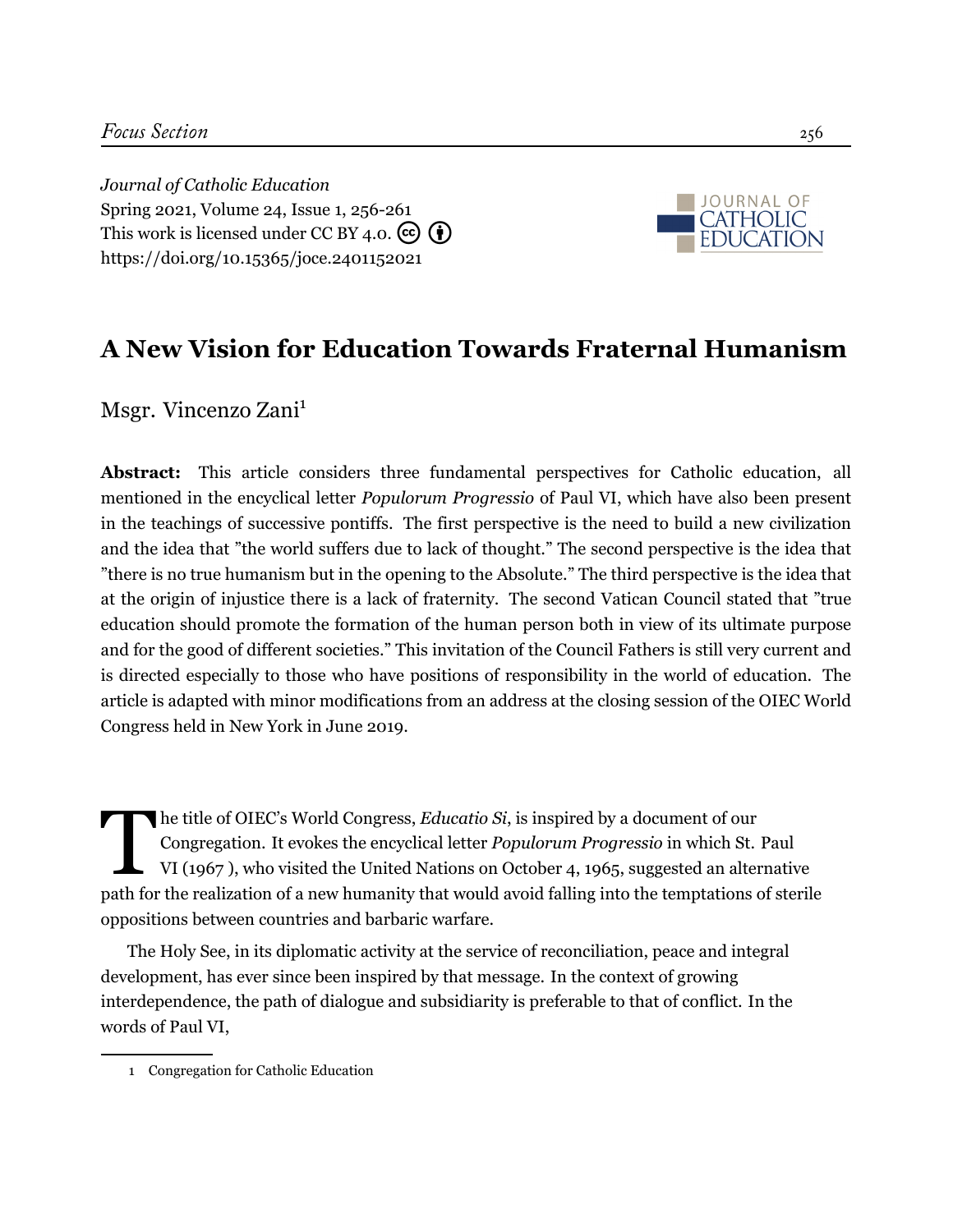some activities of the Church and the State are, in a way, complementary, and the good of the individual and of the community of the peoples requires an open dialogue and a sincere understanding between the Church on the one hand and the states on the other, to establish, foster and strengthen the relations of mutual understanding, coordination and mutual collaboration and to prevent or to remedy any disagreement, in order to reach the realization of great human hopes, of peace between nations, of internal tranquility and of the progress of each country.1

This approach extends to multilateral diplomacy and international cooperation, as discussed in the documents of the Social Doctrine of the Church, in particular following the Second Vatican Council. *Gravissimum Educationis* [\(Paul VI,](#page-6-2) [1965](#page-6-2)) emphasizes in its conclusion the need for collaboration of educational entities at the diocesan, national and international levels, including with international organizations.

There is a profound convergence between *Populorum Pprogressio* (Paul VI, 1967), the encyclical *Caritas in Veritate* of Benedict XVI([2009](#page-6-3) ), and the magisterium of Pope Francis. Three fundamental perspectives, all mentioned in the encyclical of Paul VI (1967), have been present in successive pontiffs. The first perspective is the need to build a new civilization and the idea that "the world suffers due to lack of thought" (no. 85). The second perspective is the idea that "there is no true humanism but in the opening to the Absolute" (no. 42). The third perspective is the idea that at the origin of injustice there is a lack of fraternity (no. 66). These are the three topics that I would like to explore today.

#### **Knowing How To Think**

In today's world marked by globalization, we must ask questions about the future of humanity. Long-term planning is necessary, but not simply to promote efficiency. While science, technology and economics may increase the reach of man, they do not necessarily improve his humanity. There is a risk for humanity to be placed in a society governed by algorithms which tend to be guided only by artificial intelligence, with serious and real risks of man simply becoming like a superficial and trivial machine.<sup>2</sup> We must have the courage to impart to young generations the value of "knowing" how to think" to help them become truly free and creative, and avoid the risks of a disintegrating society.

Today more than ever, we need people who know how to think correctly so that they can make decisions with prudence, moderation and justice. Immersed as we are in the Areopagus of cultures and in the market of technologies, rethinking education means, above all, promoting the unity of knowledge as an antidote to the fragmentation and the disintegration of the sociocultural landscape.

<sup>1</sup> Paolo VI, Motu Proprio Sollicitudo omnium Ecclesiarum, 24 giugno 1969. Proemio.

<sup>2</sup> Morin, E. Prefazione, in M. Ceruti. 2018. Il tempo della complessità, Raffaello Cortina Editore, Milano.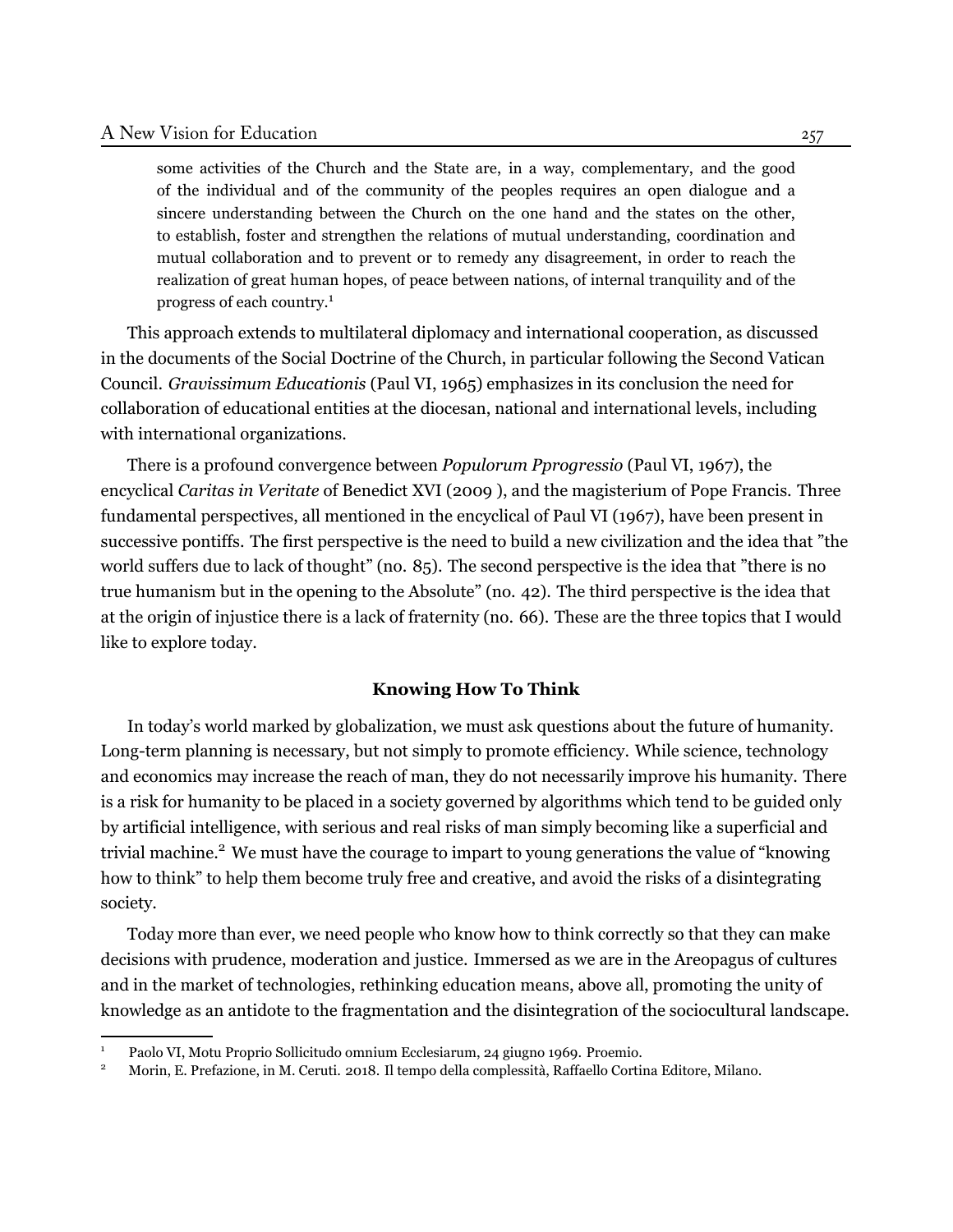In particular, there is a need for trans-disciplinarity in knowledge to help extract, assimilate and integrate realms of knowledge that, unfortunately, remain too separate, compartmentalized, fragmented.

We need a new approach, a complex and orderly thought, that is capable of linking and articulating knowledge and not simply juxtaposing its different forms. In contrast to scientific knowledge from the outside, we also need a unification of knowledge from within. For this, given the anthropological, existential and epistemic principle of the unity of the person, we need to achieve integral formation of all its dimensions. The acquisition of knowledge and skills cannot be evaluated solely through social and professional affirmation. Rather, knowledge needs to contribute to relationships and to making oneself available to others to build the common good.

#### **Discovering the Absolute**

A second perspective consists in the idea that "there is no true humanism if it is not open to the Absolute" (Paul VI, 1967, no. 42). What is it to be human? An exclusive humanism is an inhuman humanism, as Paul VI affirms it, because it does not respect freedom, human dignity, and the orientation of life towards its ultimate end. *Populorum Progressio* moves us towards a truly integral humanism for the development of the whole man, and all men. Beyond the sciences, it is on a broader horizon that planetary humanism must be thought and encounters between different cultures must take place. We need to develop an ability to think about unity and multiplicity, and have the courage to face challenges together, to plunge into reality without fear and, above all, from an opening to the Absolute.

Only a non-reductive conception of humanity, which is neither material nor finite but open to transcendence, can "accompany children and young people in the human values present in all reality," Pope Francis tells us. A vertical dimension for man crosses the horizontal dimension so that, together, they lead man along paths of encounters with respect, esteem and mutual acceptance. In this way, reason is extended and enriched to move from pure science to wisdom and from logos to love.

This opening of the horizons of rationality takes place on the basis of a correct vision of man, which Pope Benedict XVI defines as *concrete anthropology*. 3 Restricted reason corresponds to an abstract vision of man, while extended reason corresponds to a concrete anthropology that is adequate for the totality of reality. The "concrete historical experience" touches the "man in the deepest truth of his existence."4 By breaking the rules imposed by a certain formal rigidity, Christian humanism proposes a holistic synthesis in that encounter that is always more fruitful between the vertical and horizontal dimensions. Closing à priori the call of transcendence is the basis of an

<sup>3</sup> Ide, P. 2007. Le Christ donne tout, in Benoit XVI, une théologie del l'amour, Paris, L'Emmanuel.

<sup>4</sup> Benedetto XVI, Discorso ai partecipanti al VI simposio europeo dei docenti universitari, Roma, June 7, 2008.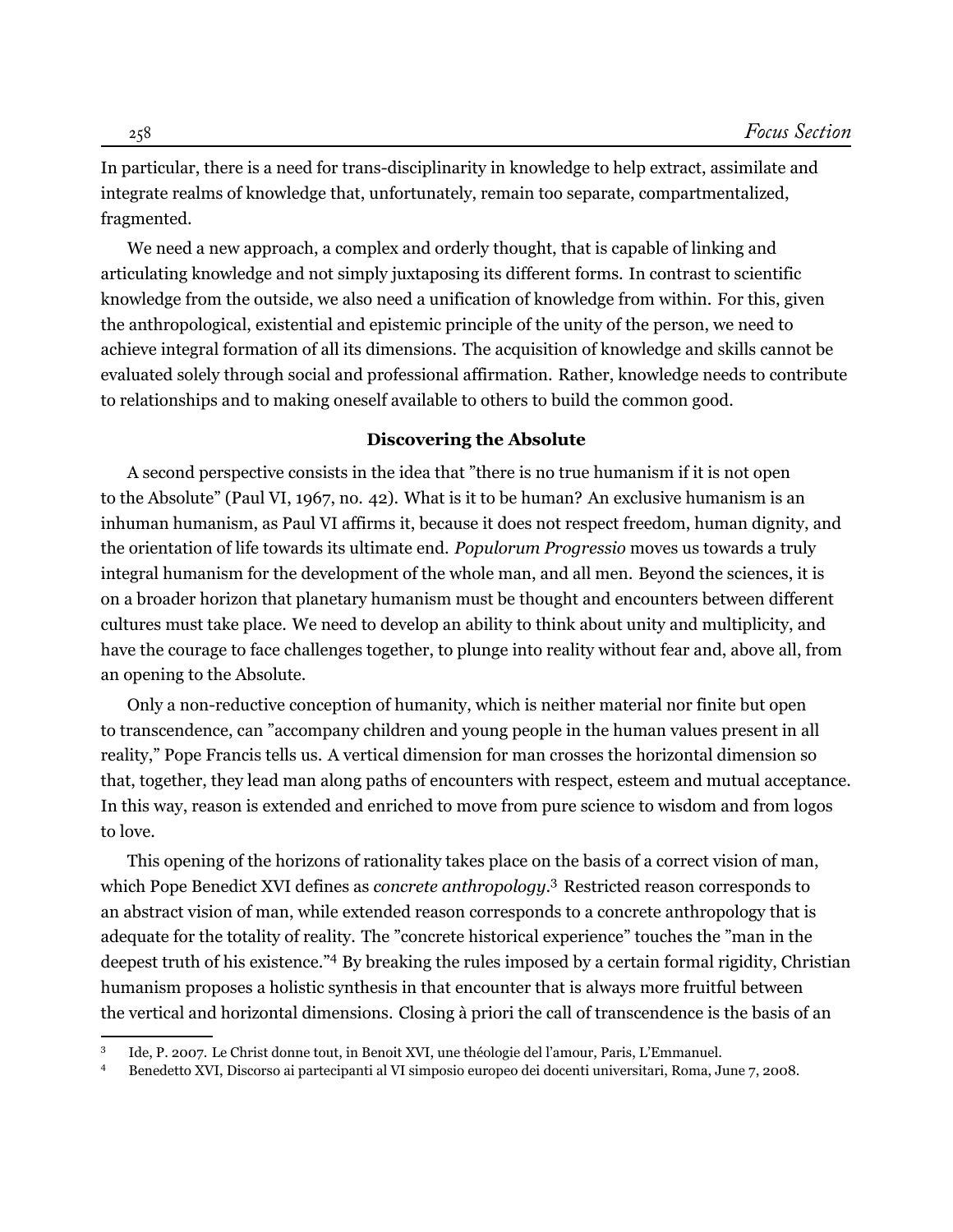inverse process that blocks the path of humanism from the root, and where there is no humanism says Pope Francis—Christ cannot enter! He has the doors closed! The closing drama begins at the roots of rigidity.5

In this context, education must be sufficiently flexible in nature to be capable of overcoming the barriers of positivist formalism. It must involve not only the mind but also the hands and the heart. The fundamental contribution that the teaching of religion can give to develop an openness of the human being to transcendence is connected to this dimension.<sup>6</sup> But in this horizon, a third perspective is also needed, that concerning solidarity and fraternity, to which I now come.

#### **Promoting Solidarity and Fraternity**

Development is needed to escape hunger, misery, disease, ignorance, and participate in the fruits of civilization while achieving humane living conditions. Universal solidarity, to which we are called, is a benefit for all, but it is also a duty of all. Paul VI calls for charity, inviting people, especially those with political responsibilities, to work "with all their heart and with all their intelligence" (Paul VI, 1967, no. 82) and to build a "civilization of love."

It is essential for the human person to be fully realized. This can be achieved only with openness to "you" and "we," because the person has been created capable of relationship, of dialogue, of synchronous and diachronic communion. Everyone has received something from others. We have to overcome the false idea of the autonomy of man, because we cannot be complete with only "I." Rather, we constantly grow through fraternal and solidary relationships with others, with the "we."

Today, we must understand human complexity and place our existence in its cosmic, physical, biological, social, cultural, and spiritual contexts. The challenge for the future consists in knowing how to become aware of the "community of destiny" of all peoples of the earth and the earth itself. We must return to the fundamental idea that humanity is constitutively incomplete and its manifestations are multiple, individual and cultural.

Education must be transformed and, in turn, will transform the world, id the principles of universal fraternity and solidarity serve as the basis of its organization. In its commitment to act for this purpose, the Church, with its many schools, present on all continents, is in harmony with the United Nations. The Incheon Declaration and Framework for Action to achieve the Sustainable Development Goal 4 notes for example the importance of quality education and the responsibility of promoting learning opportunities for all, in all contexts, and at all educational levels."7

<sup>5</sup> Papa Francesco, Discorso ai partecipanti al Congresso Mondiale promosso dalla Congregazione per l'Educazione Cattolica, 21 novembre 2015.

<sup>6</sup> Congregazione per l'Educazione Cattolica, Lettera Circolare N. 520/2009 sull'insegnamento della religione nella scuola (5 maggio 2005), n. 10.

<sup>7</sup> UNESCO, Declaración de Incheon y Marco de Acción para la realización del Objetivo de Desarrollo Sostenible 4, Unesco, Incheon 2015, pp.7-8.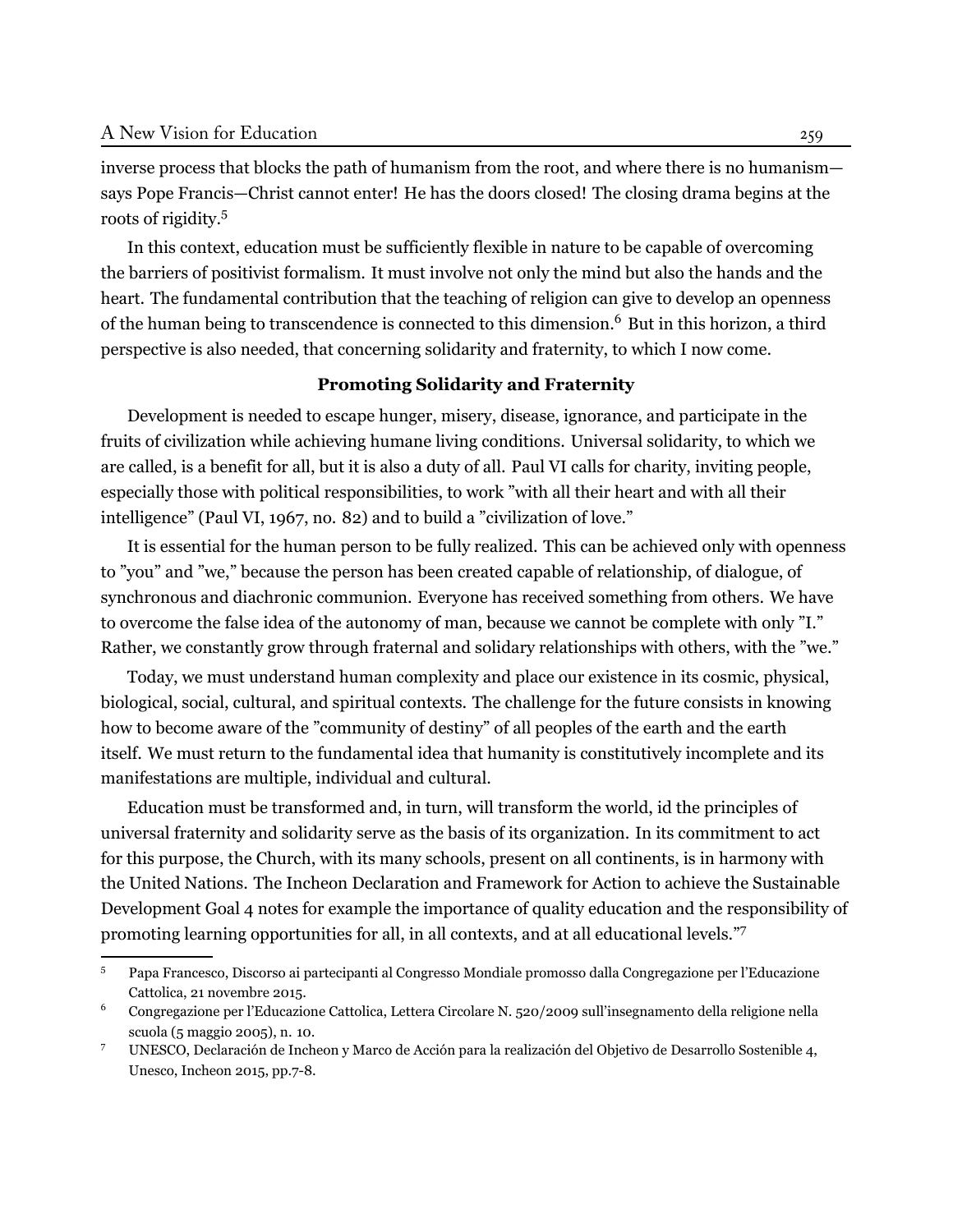Yet as noted in *Laudato si* by Pope Francis, "the notion of the common good also involves future generations." This is why today's citizens must be in solidarity with their contemporaries wherever they are and at the same time with future citizens of the planet. This leads to a social responsibility for education. We need leaders who know how to find the paths to take, who respond to the needs of current generations without compromising future ones, who build a culture of intergenerational ethics.

The 2030 Agenda for Education aims to not leave anyone behind. This is an imperative. In addition to access to education for all, we need adequate interventions throughout life. For this reason, it is stated that individuals of all ages, including adults, should have the opportunity to learn and continue learning. Open, quality and equitable education becomes the catalyst to achieve all the others Sustainable Development Goals<sup>8</sup> and generate a society that truly knows how to be open and inclusive.

Rethinking education and knowledge in terms of otherness and solidarity requires going beyond traditional training models and instead build an anthropological re-foundation with a renewed vision of interpersonal relationships and the common good. Education should not be limited to providing training.

It should deal with personal, moral and social attitudes. Not only do we ask teachers to teach certain topics, but we also encourage them to mentor students to live, study and act towards solidarity humanism. Education should not lead to divisions, but instead promote openness to socio-cultural transformation in order to prepare citizens to immerse themselves in social processes, developing attitudes of listening and exchange of views, and promote service and social advancement.

### **Conclusion**

Education must open the doors to fraternal and supportive humanism.9 Pope Francis reminds us in *Laudato si* [\(2015](#page-6-4) ) that "education will be ineffective and its efforts will be sterile if it does not also try to spread a new paradigm about the human being, life, society and the relationship with nature."<sup>10</sup> Our common goal is for education to become "the ideal platform to tear down the walls of misunderstanding and pride."11

To achieve these objectives, it is necessary to act not only according to a comprehensive development project, but above all to promote an educational community that proposes a model of

<sup>&</sup>lt;sup>8</sup> Si veda Unesco, Education 2030. Incheon Declaration and Framework for Action for the Implementation of SDG 4, UNESCO Paris, 2017.

<sup>9</sup> Congregazione per l'Educazione Cattolica, Educare all'umanesimo solidale. Per costruire una "società dell amore" a 50 anni dalla Populorum progressio, Tipografia Vaticana, Città del Vaticano 2017.

<sup>10</sup> Papa Francesco, Lettera Enciclica Laudato Si', 24 maggio 2015, n. 215.

<sup>&</sup>lt;sup>11</sup> Parolin, P. "L'Église Catholique et l'éducation", Educatio Catholica, Anno I-1/2015, 39.